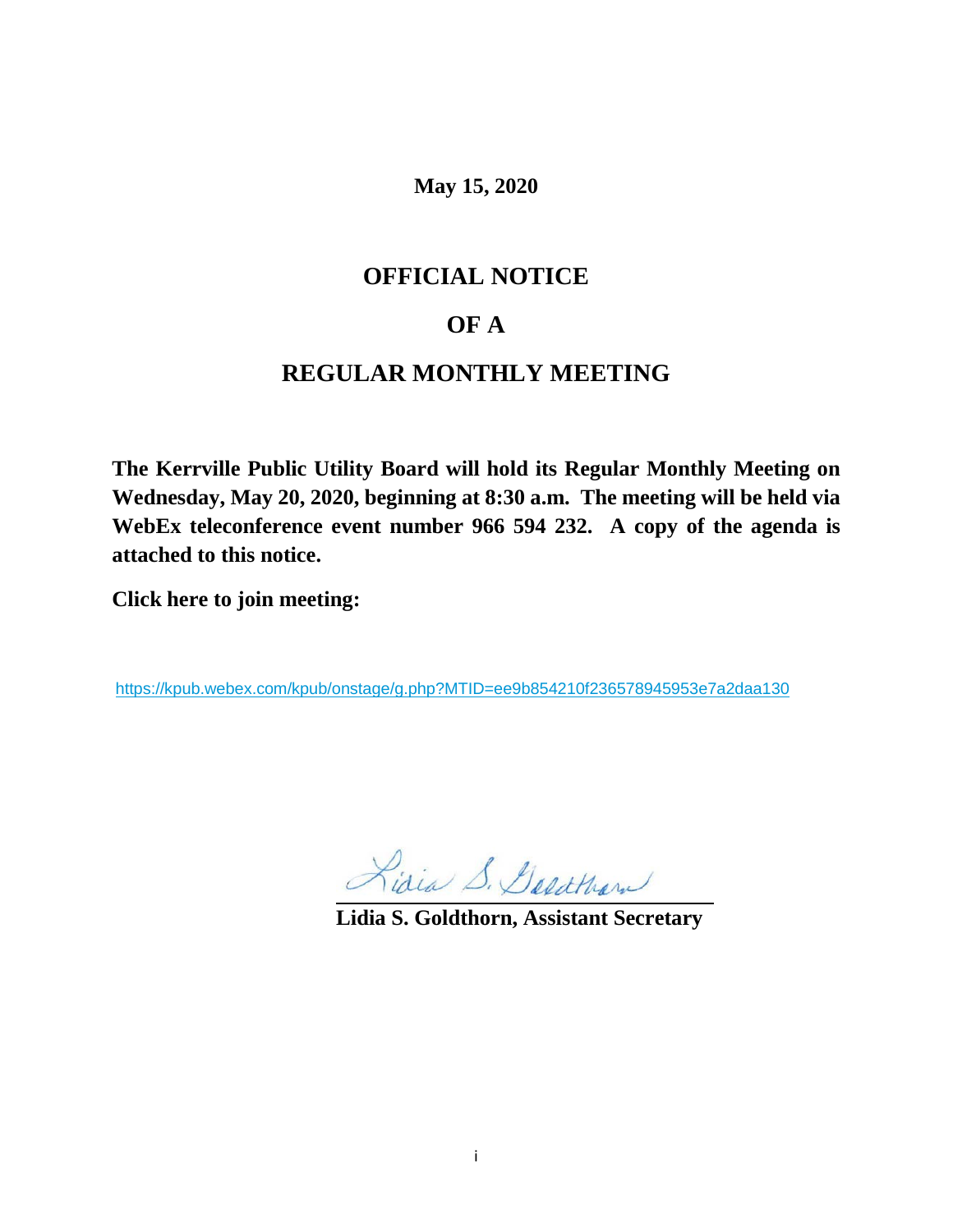# **AGENDA KERRVILLE PUBLIC UTILITY BOARD REGULAR MONTHLY MEETING WEDNESDAY, MAY 20, 2020, 8:30 A.M.**

#### **WEBEX EVENT NUMBER 966 594 232**

### <https://kpub.webex.com/kpub/onstage/g.php?MTID=ee9b854210f236578945953e7a2daa130>

## **KPUB MEETING PROCEDURES DURING DISASTER PERIOD**

COVID-19 (Coronavirus) provides a unique concern in that gathering members of the public and KPUB staff within a physical setting constitutes a public health risk. The Texas Open Meetings Act (Ch. 552, Tx. Gov't Code) does not contemplate an instance where a governing body meeting might be completely virtual to avoid further spread of COVID-19. However, on March 16, 2020, the Texas Governor suspended certain requirements of the Open Meetings Act to permit open meetings to occur in a fully virtual setting (e.g., telephonic or videoconference meeting).

Pursuant to the City's Declaration of Disaster, as issued by the Mayor and approved by City Council and which may be found on the City's website, the City recommended that any public gatherings of 10 or more people in a single indoor location be canceled or postponed until further notice. Based upon this information and the Governor's most recent order, KPUB plans to hold board meetings only as necessary. When it is necessary for KPUB to hold a meeting, KPUB will convene in a virtual forum (e.g. webinar and/or teleconference) to avoid and mitigate the public health risks.

Based upon the above stated concerns and actions from the federal, state, and local governments:

- 1. Please be patient as KPUB implements the process and technology involved;
- 2. Understand that the process may change moving forward. If it does, KPUB will post such changes to its website and on the agendas; and
- 3. Should you wish to participate in a meeting, the earlier the better. For example, you may wish to email KPUB Staff prior to the meeting. Should you wish to address the Board, the earlier that you can call and line-up to speak the better.

Here then is the process that KPUB will use for its meeting:

**1.** KPUB Board meetings are recorded (audio only) and future recordings will be posted on KPUB's website.

**2.** Any person who wishes to address the KPUB Board must call in to the meeting by telephone between 8:00 a.m. and 8:15 a.m. A speaker must provide his/her first and last name, an address, and identify the item to address. Anyone calling after 8:15 a.m. will not be registered to speak. After registering, the speaker must remain on hold and the call will be muted until the appropriate time. The speaker will be able to hear the meeting. At some point, the speaker will be prompted to enter the discussion by stating his or her full name and address. The speaker may then speak to the Board for up to four minutes. Should the speaker get disconnected, it is the speaker's responsibility to call back.

**3.** A person may also submit a written comment on an agenda item, which comments will be read into the meeting record. Comments must include a name, address, and a reference to the relevant item. Comments that do not include such information will not be read and KPUB must receive all comments by 8:15 a.m.

- a. Comments may be dropped off at the KPUB Utility Payments Drive Thru Drop-Box; or
- b. Comments may be emailed to lgoldthorn@kpub.com.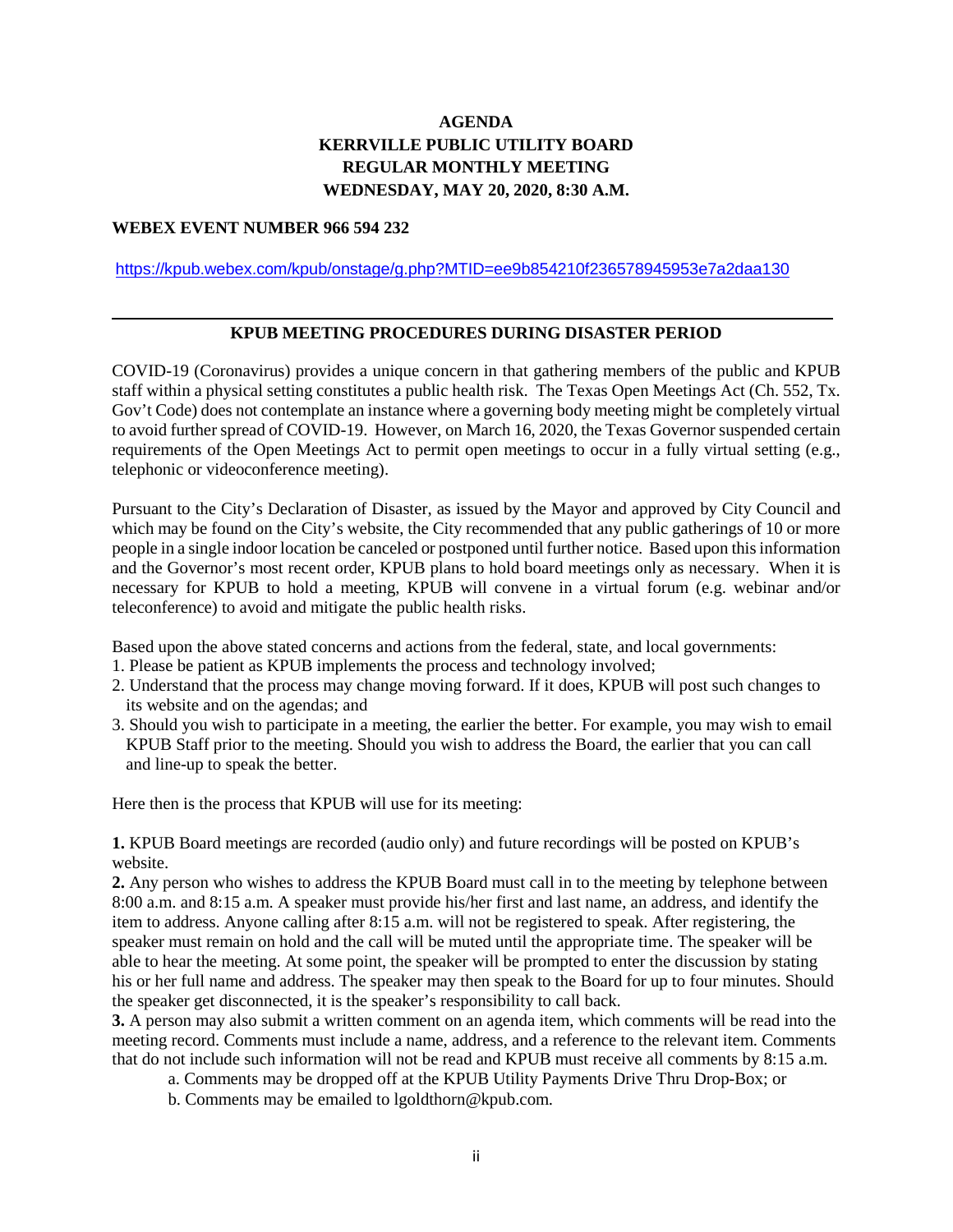# **1. CALL TO ORDER**

# **2. PLEDGE OF ALLEGIANCE**

# **3. OATH OF OFFICE:**

Installation of Larry Howard as Trustee ……………………………………………………………

## **4. APPROVAL OF MINUTES**

Discussion and consideration of the April 15, 2020, Regular Monthly Meeting Minutes ...............

## **5. CITIZEN/CONSUMER OPEN FORUM:**

Members of the public may address the Board. Prior to speaking, each speaker must sign in with their name, address and the topic to be addressed. The Board may not discuss or take any action on an item not on the agenda but may place the issue on a future agenda. The number of speakers will be limited to the first ten speakers and each speaker is limited to four minutes.

## **6. ANNOUNCEMENTS OF COMMUNITY INTEREST:**

Announcements of community interest, including expressions of thanks, congratulations, or condolences; information regarding holiday schedules; honorary recognition of KPUB officials, employees; reminders about upcoming events sponsored by KPUB. No action taken.

*\*Please note: The June Regular Monthly Board Meeting is tentatively scheduled for Wednesday, June 17, 2020 at 8:30 a.m.*

## **7. CONSIDERATION AND ACTION ON RESOLUTION NO. 20-08 – JILL SADBERRY, CFO:**

Discussion and consideration of a Resolution approving payments to various providers of services or supplies …………………………………………………………………………………………..

## **8. FINANCIAL REPORT – JILL SADBERRY, CFO:** …………………………………………….

## **9. CONSIDERATION AND ACTION ON MARCH 2020 QUARTERLY FUNDS REPORT – JILL SADBERRY, CFO:**

Acceptance of the March, 2020, Quarterly Funds Report as presented to the Investment Committee following the April 15, 2020, Board Meeting ……………………………………………………….

### **10. APPROVAL AND REPORTING OF PURCHASES AND SALES:** ..……………………….

- A. Fleet Purchase -Trailer Mounter Puller/Tensioner (Howard Hall, Field Services Supervisor)
- B. Fleet Sale -Unit 3225 2010 F-250 (Howard Hall, Field Services Supervisor)